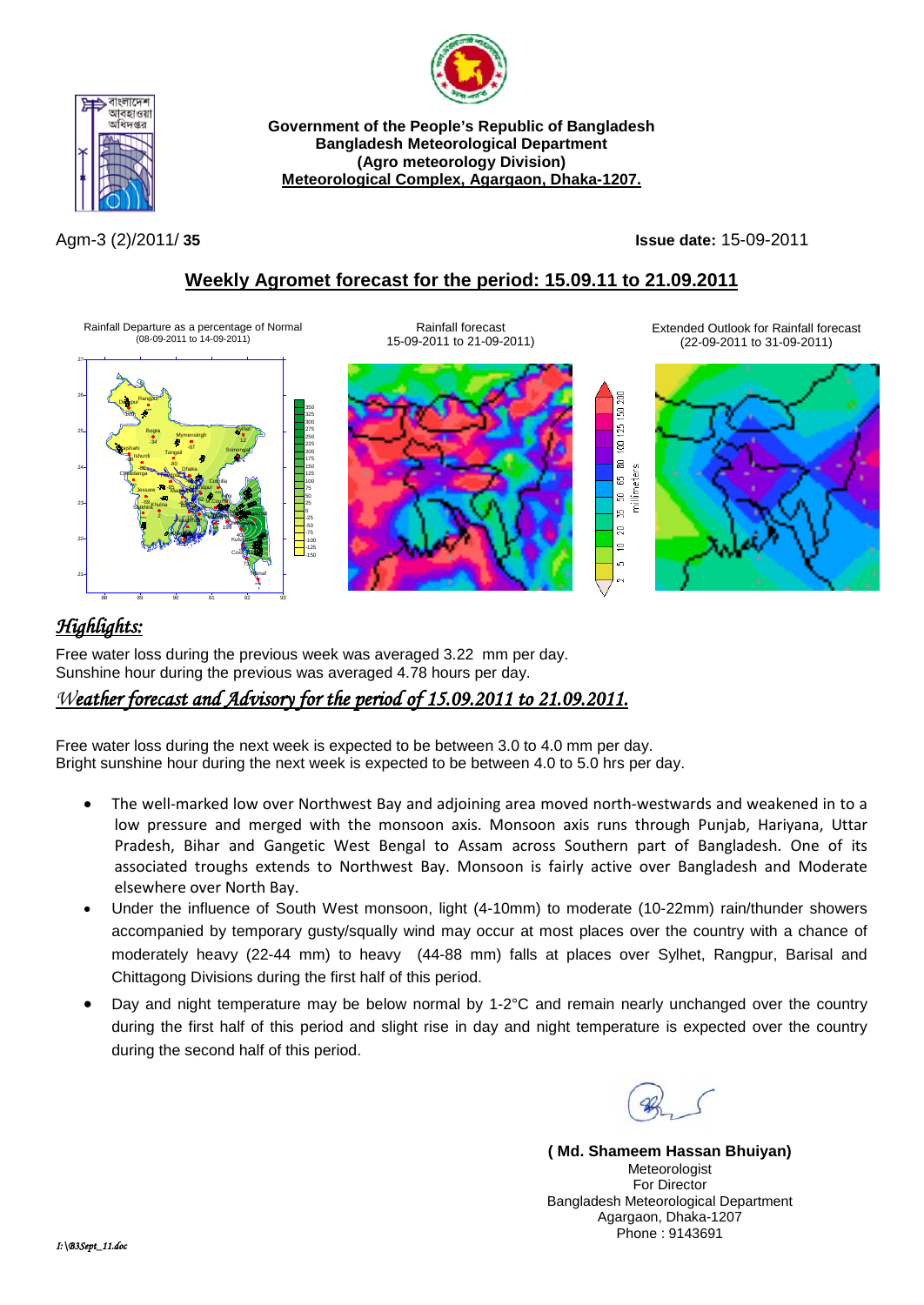## **Bangla Version**

### *c~e©vfvm, mgq: 15-09-2011 †\_‡K 21-09-2011*



#### *প্ৰধান বৈশিষ্ট্য সমৃহঃ-*

গত সপ্তাহের দৈনিক বাষ্পীভবনের গড় ৩.২২ মিঃ মিঃ ছিল।  $\frac{1}{2}$ সপ্তাহের দৈনিক সর্যকিরণ কালের গড় ৪.৭৮ ঘন্টা ছিল।

### *আবহাওয়া প্*ৰ্বাভাসঃ- ১৫-০৯-২০১১ ইং থেকে ২১-০৯-২০১১ ইং পৰ্যন্ত।

*আ*গামী সপ্তাহের বাম্পীভবনের দৈনিক গড় মান মিঃমিঃ ৩.০০ থেকে ৪.০০ মিঃমিঃ থাকতে পারে। স্মাগামী সপ্তাহের সূর্যকিরণকালের দৈনিক গড় মান ৪.০ ঘন্টা থেকে ৫.০ ঘন্টা থাকতে পারে।

- *DËi cwðg e‡½vcmvMi Ges ZrmsjMœ GjvKvq Ae¯'vbiZ my¯úó jNyPvcwU DËi cwðg w`‡K AMÖmi n‡q Ges `~e©j n‡q*  নিম্নচাপে পরিনত হয়ে মৌসূমী অক্ষের সাথে মিলিত হয়েছে। মৌসূমী অক্ষটি পাঞ্জাব, হরিয়ানা, উত্তর প্রদেশ, বিহার, গাঙ্গেয় পশ্চিম বঙ্গ এবং আসাম হয়ে বাংলাদেশের দক্ষিণাঞ্চল পর্যন্ত অবস্থান করছে এর বর্ধিতাংশটি উত্তর পশ্চিম বঙ্গোপসাগর পর্যন্ত বিস্তৃত। বাংলাদেশের উপর মৌসমী বায়ু মোটামুটি সক্রিয় এবং উত্তর বঙ্গোপসাগরের অন্যত্র মাঝারী রয়েছে।
- $\overline{r}$ ক্ষণ পশ্চিম মৌসূমী বায়ুর প্রভাবে এ সপ্তাহের প্রথমার্ধে দেশের অধিকাংশ স্থানে অস্থায়ী দমকা/ঝড়ো হাওয়াসহ হালকা (৪-১০ মিঃমিঃ) থেকে মাঝারী (১০-২২মিঃমিঃ) ধরণের বৃষ্টি/বজ্র-বৃষ্টি হতে পারে। সেই সাথে সিলেট, রংপুর, বরিশাল ও  $p$ দুগ্রাম বিভাগের কোথাও কোথাও মাঝারী ধরনের ভারী (২২-৪৪ মিঃমিঃ) থেকে ভারী (৪৪-৮৮ মিঃমিঃ) বর্ষণের সম্ভাবনা রয়েছে।
- *G mg‡qi cÖ\_gv‡a©* mviv‡`‡ki w`b Ges iv‡Zi ZvcgvÎv *¯^vfvweK ZvcgvÎvi †P‡q 1-2<sup>0</sup> †mt Kg Ges Zv cÖvq AcwiewZ©Z*  থাকতে পারে এবং সপ্তাহের দ্বিতীয়ার্ধে দিন ও রাতের তাপমাত্রা সামান্য বৃদ্ধি পেতে পারে।

(মোঃ শামীম হাসান ভূইয়া) **আবহাওয়াবিদ** পরিচালকের পক্ষে *বাংলাদেশ আবহাওয়া অধিদ*প্তর, ঢাকা-১২০৭।